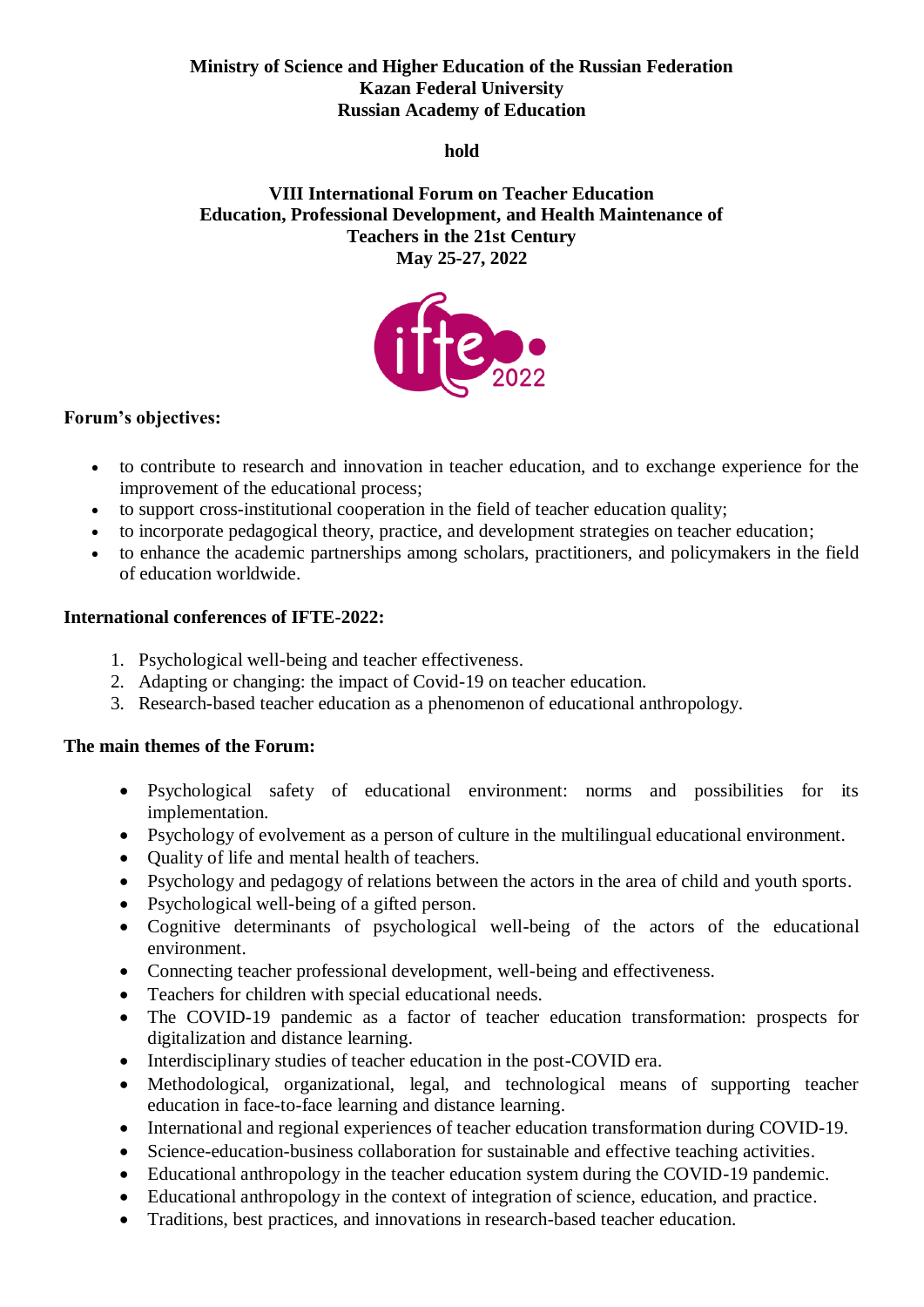- Integrative trends in modern teacher education: new milestones.
- Diversification of models of research-based teacher development in the 21st century.
- Research ethics and culture in modern teachers' professional activity.
- Auction of teachers' innovative practices as a way of improving the art of teaching.
- International practices in the development of research-based teacher education.
- Anthropology and teacher education.

The IFTE Forum is one of the largest scientific platforms in the world that focuses on the issues of teacher education. The IFTE organizers believe that the Forum provides an opportunity to display the innovations of Kazan Federal University, the only higher education establishment in Russia, among CIS and Western European countries that is ranked 90th in the world and 1st in Russia among the world's leading universities in the subject area 'Education' (Times Higher Education World University Rankings, 2021).

IFTE-2022 provides an opportunity to present, discuss and advance the research results of leading Russian and foreign scholars in the area of teacher education both online and in person.

### **Languages of the Forum: Russian and English**

### **IFTE-2022 will be held both online and in-person on May 25-27, 2022**

For the first time, IFTE-2021 was held in a mixed format and united more than 1500 scientists from 213 Russian and foreign universities and scientific organizations at KFU. Over 500 participants visited Kazan and almost a thousand participated in the conference remotely. Leading national and international experts in teacher education from the universities of the USA, Great Britain, Spain, Australia, Canada, Finland, Germany, Italy, Hungary, Norway, Peru, and other countries participated in the forum.

## **Forum proceedings**

Forum proceedings were published in journals indexed in Scopus, Web of Science, Google Scholar, and RSCI databases. Outstanding research pieces are published in special issues of the journal "Education and Self-Development" (indexed in the Scopus database since 2018) and in foreign scientific journals (indexed in the Scopus and WoS databases).

### **Abstract requirements**

- A 500-word abstract, excluding references. The maximum number of authors is 4 co-authors.
- The abstract should include the following information: research questions, research aim, methodology, results, conclusion and recommendations, 5-7 keywords, references.
- Reviewing criteria: clarity of the focus of the research, originality of the research, rigor of the research, significance of the research for educational practice, policy, or theory.
- IFTE-2022 applications will be accepted <https://event.kpfu.ru/eng/event/7102/> starting on December 1, 2021.

Please note, this year, the Forum provides opportunities for efficient collaboration of researchers and practitioners, supports initiatives of joint research projects in the field of teacher education. The International Community of Educational Researchers ( $\frac{https://te.kpfu.ru/}{https://te.kpfu.ru/})$  platform will be open to all IFTE participants.

### **Registration fee**

The registration fee for participation in the Forum is payable after the acceptance letter is received. The registration fee is 1,500 rubles for Russian and foreign participants.

The registration fee covers:

• participation in Forum sessions